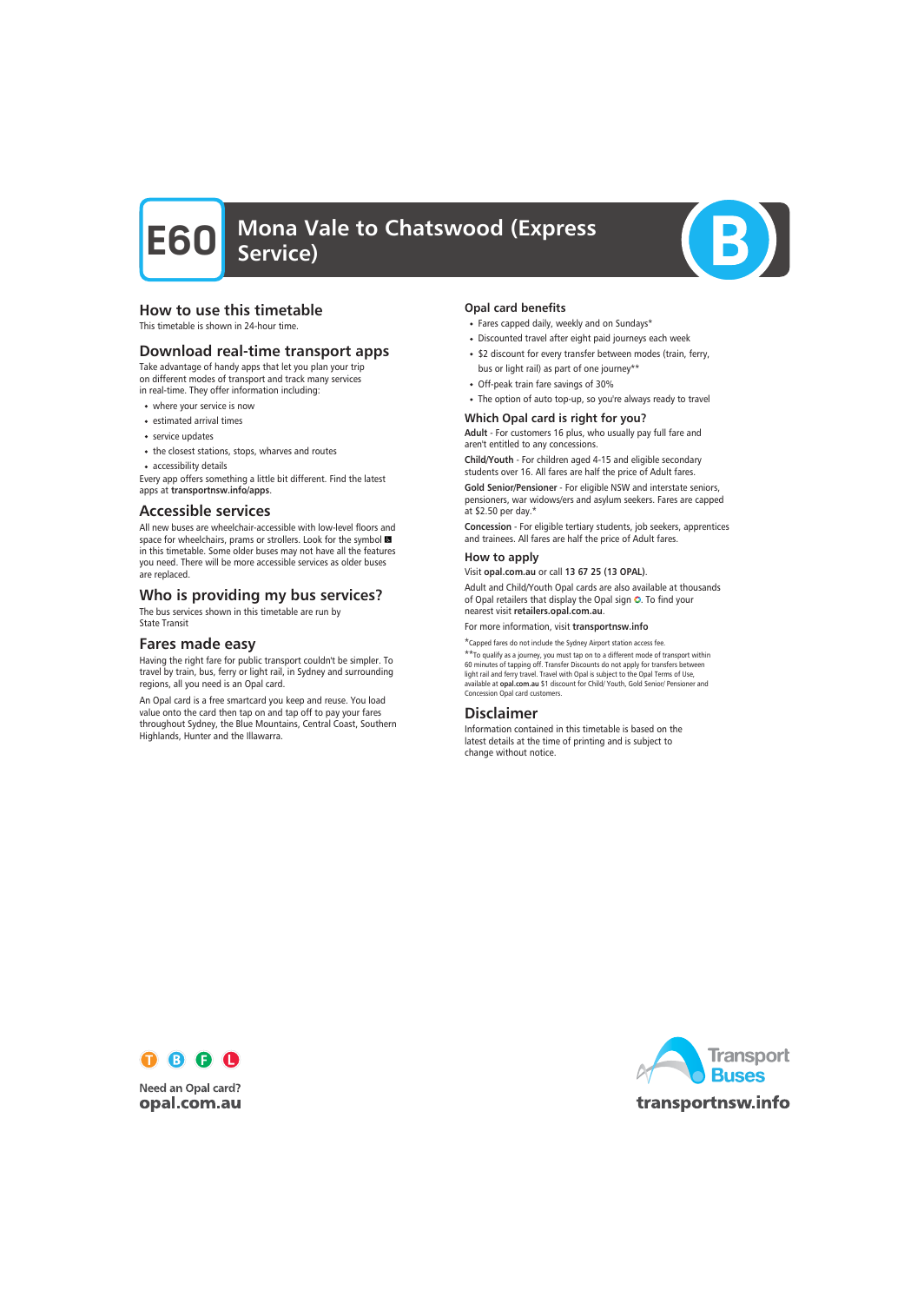

## Valid from: 26 Nov 2017<br>Note: Information is correct on date: 20 Oct 2017

NOTE: Information is correct on date of download.

| $\sigma$ | $\mathbf{e}$                                   | $\sigma$ | $\sigma$ | $\sigma$ |                                                                                                                                                                                                                                                                                                                                             |
|----------|------------------------------------------------|----------|----------|----------|---------------------------------------------------------------------------------------------------------------------------------------------------------------------------------------------------------------------------------------------------------------------------------------------------------------------------------------------|
|          |                                                |          |          |          |                                                                                                                                                                                                                                                                                                                                             |
|          |                                                |          |          |          |                                                                                                                                                                                                                                                                                                                                             |
|          |                                                |          |          |          |                                                                                                                                                                                                                                                                                                                                             |
|          |                                                |          |          |          |                                                                                                                                                                                                                                                                                                                                             |
|          |                                                |          |          |          |                                                                                                                                                                                                                                                                                                                                             |
|          |                                                |          |          |          |                                                                                                                                                                                                                                                                                                                                             |
|          |                                                |          |          |          |                                                                                                                                                                                                                                                                                                                                             |
|          |                                                |          |          |          |                                                                                                                                                                                                                                                                                                                                             |
|          |                                                |          |          |          |                                                                                                                                                                                                                                                                                                                                             |
|          |                                                |          |          |          |                                                                                                                                                                                                                                                                                                                                             |
|          | Warrringah Rd at Bantry Bay Rd, Frenchs Forest |          |          |          | D15:40 D16:10 D16:40 D17:12 D17:42<br>15:50 16:20 16:50 17:22 17:52<br>16:11 16:41 17:11 17:43 18:13<br>16:17 16:47 17:17 17:49 18:19<br>16:19 16:49 17:19 17:51 18:21<br>16:22 16:52 17:22 17:54 18:23<br>16:30 17:00 17:30 18:02 18:30<br>16:38 17:08 17:38 18:10 18:38<br>16:43 17:13 17:43 18:15 18:43<br>16:52 17:22 17:52 18:24 18:52 |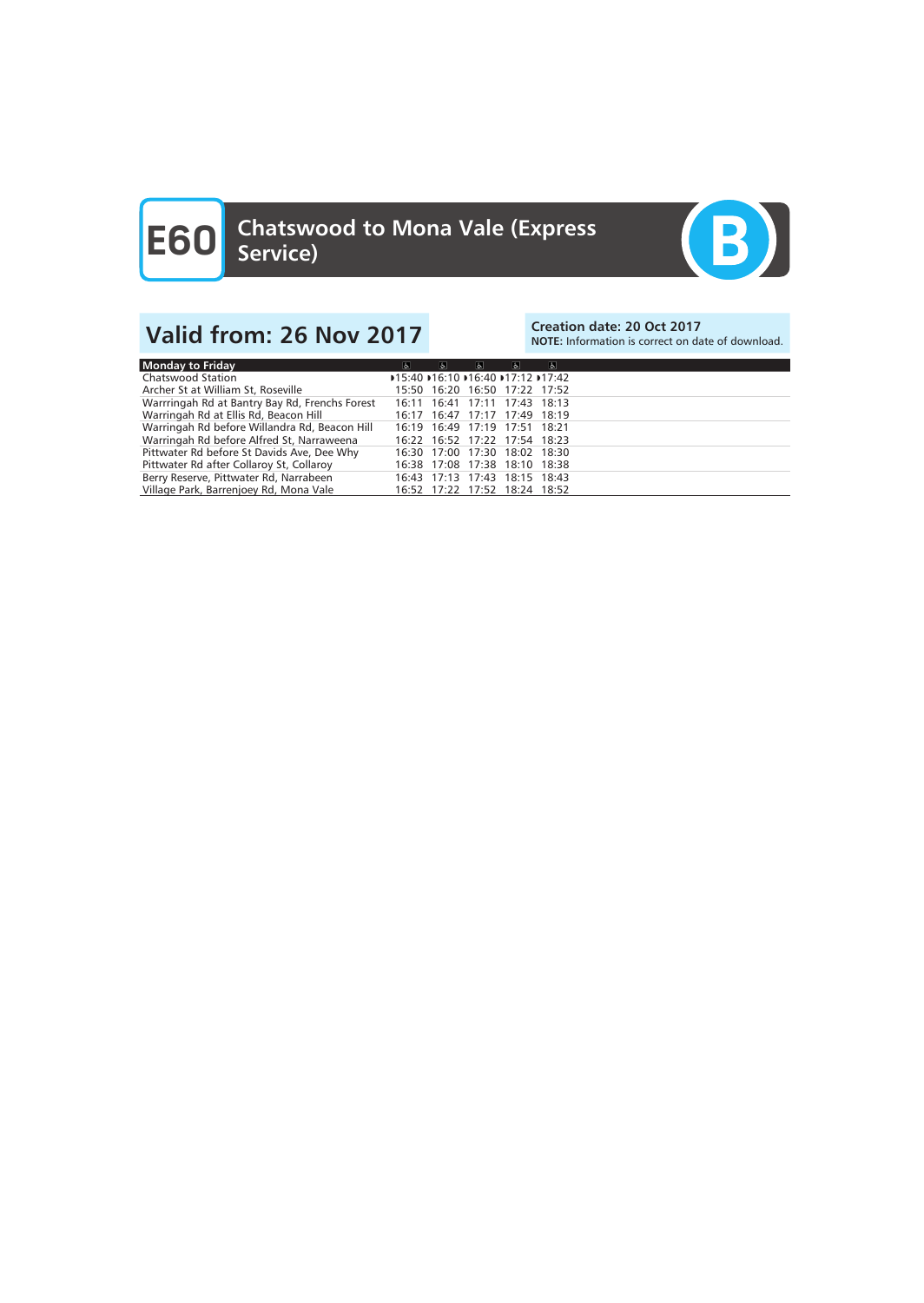# **E60** Mona Vale to Chatswood (Express<br>
Service)



| <b>Monday to Friday</b>                                                       | $\sigma$                           | $\mathbf{r}$ | $\mathbf{r}$ | $\sigma$                           | $\vert$ |  |
|-------------------------------------------------------------------------------|------------------------------------|--------------|--------------|------------------------------------|---------|--|
| Mona Vale Girl Guides, Barrenjoey Rd, Mona Vale 06:10 06:30 06:50 07:10 07:40 |                                    |              |              |                                    |         |  |
| Pittwater Rd opp Narrabeen Reserve, Narrabeen 06:18 06:38 06:58 07:19 07:49   |                                    |              |              |                                    |         |  |
| Pittwater Rd opp Collaroy St, Collaroy                                        |                                    |              |              | 06:22 06:42 07:03 07:24 07:54      |         |  |
| Pittwater Rd after Howard Ave, Dee Why                                        |                                    |              |              | 06:30 06:50 07:12 07:34 08:05      |         |  |
| Warringah Rd opp Alfred St, Narraweena                                        | 106:36 106:56 107:19 107:42 108:12 |              |              |                                    |         |  |
| Warringah Rd after Willandra Rd, Beacon Hill                                  |                                    |              |              | 06:38 06:58 07:21 07:44 08:14      |         |  |
| Warringah Rd at Goverment Rd, Beacon Hill                                     |                                    |              |              | 06:40 07:00 07:23 07:46 08:16      |         |  |
| Warringah Rd at Bantry Bay Rd, Frenchs Forest                                 |                                    |              |              | 06:45 07:06 07:29 07:52 08:22      |         |  |
| Archer St at William St, Roseville                                            |                                    |              |              | 06:58 07:23 07:54 08:17 08:47      |         |  |
| <b>Chatswood Station</b>                                                      |                                    |              |              | 407:05 407:31 408:03 408:27 408:57 |         |  |